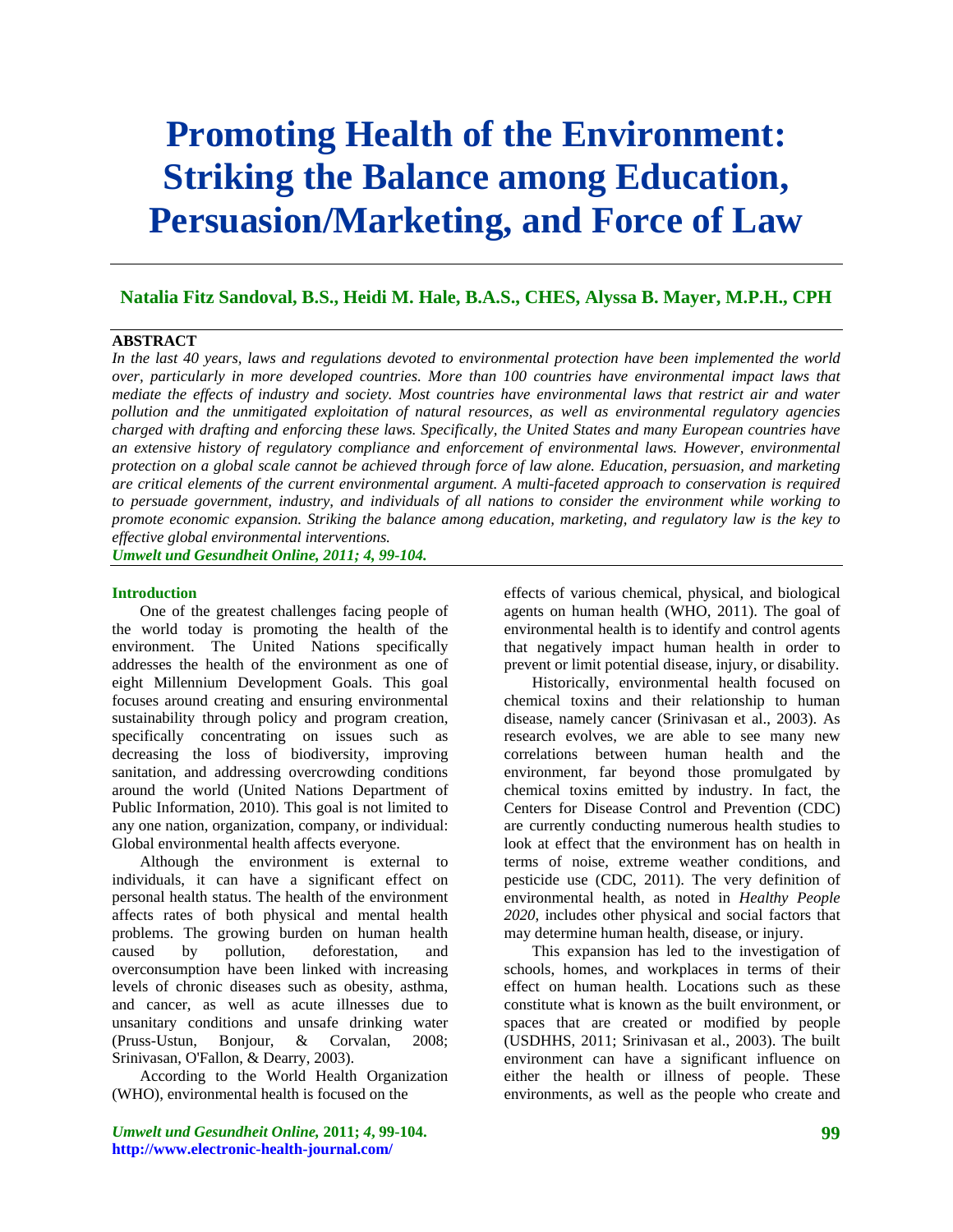contribute to them, influence many aspects of both physical and mental health. Specifically, built environments can contribute to physical problems such as asthma, obesity, and exposure to contamination or disease-carrying vectors (Srinivasan et al., 2003). They also can contribute to mental problems such as anxiety, depression, or diminished cognitive ability.

Through its Global Health Observatory, the World Health Organization (WHO) has reported that as much as 23% of the global disease burden is related to the environment (WHO, 2011). A 2002 report of major risks to health among 192 countries found that by addressing the top three environmental issues of unsafe water and sanitation, indoor air pollution from solid fuel use, and outdoor air pollution, between 13% and 37% of any nation's disease burden could be prevented. This reduction translates to 13 million preventable deaths per year (WHO, 2002). Four million of these deaths could be prevented simply by addressing the key issue of unsafe drinking water, and safer cooking fuels and could reduce child mortality by an astonishing 25% among the 20 lowest income countries (WHO, 2002).

Low-income populations clearly bear the heaviest environmental burden, but no nation is exempt. Whereas environmental law is certainly a first step to restricting the exploitation of natural resources and environmental degradation, a multifaceted approach to environmental improvements is needed. By adopting an approach that includes education and marketing, in addition to policy, it is possible to appeal to individual behavior and encourage advocacy for new and improved environmental policy (Amechi, 2009; Pruss-Ustun et al., 2008). This approach provides a framework for correcting the mistakes of the past and ensures a healthy environment for future generations.

#### **The Importance of Law / Policy**

Modern environmental law originated in the 1970s. During this decade, environmental agencies and programs were created, including the Environmental Protection Agency (EPA) of the United States, the World Commission on Environment and Development (WCED) and the United Nations Human Settlement Programme (UN-HABITAT) (Gunningham, 2009; Pedersen, 2008; Northridge, Sclar, & Biswas, 2003). Several international initiatives, including the 1972 Stockholm Declaration, the Victorian Environmental Protection Act of Australia, and the Canadian Waters Pollution Act also took place during this time, paving the way for current environmental policy. These initiatives were founded on the principle that a healthy environment is essential to the well-being of

*Umwelt und Gesundheit Online,* **2011;** *4***, 99-104. http://www.electronic-health-journal.com/** 

humans, providing a foundation for later policy development (Pedersen, 2008; Northridge et al., 2003).

Environmental degradation affects primarily poor and marginalized people throughout the world, people who are already vulnerable to extreme health disparities (McInerney-Lankford, 2009; Srinivasan et al., 2003). In this sense, environmental law is closely related to social justice and human rights, offering citizens throughout the world additional leverage for enforcing weak environmental legislation (Amechi, 2009; Pedersen, 2008). International law has the power to link issues like climate change to human rights, harnessing the resources of both for the greater good (McInerney-Lankford, 2009).

Moving from the global scope of human rights and international environmental law to the community level, urban planning and zoning is yet another area of law and policy impacting human health and the environment. Until World War II, urban planners and public health professionals worked closely to ensure built environments conducive to health. In recent decades, there has been a shift away from such cooperation, limiting the design and implementation of policies and interventions that could result in healthier environments for urban populations (Northridge et al., 2003). According to the United Nations Human Settlements Programme, one-sixth of the world's population, over one billion people, live in slum-like conditions. It is estimated that the world's population will increase by two billion people by 2030, and half of those people will live in sub-standard economic conditions (Pruss-Ustun, et al., 2006). Law and policy can impact health by influencing the planning process, improving the urban environments where so many of the world's people live. Furthermore, strategies that target multi-disciplinary teams of stakeholders to improve the environment, both from a broad human rights perspective, as well more focused built environment efforts, have great potential to effect change (McInerney-Lankford, 2009).

Whereas policy interventions may have the greatest potential to benefit population health, without proper regulation and enforcement, policy will fall short (Amechi, 2009). Preventing further environmental degradation and threats to human rights resulting from environmental changes will require harnessing the moral, political, institutional, and legal expertise of the international community and engaging stakeholders in concerted, coordinated action and multi-disciplinary efforts in education and marketing, as well as law (McInerney-Lankford, 2009; Pedersen, 2008; Northridge et al., 2003).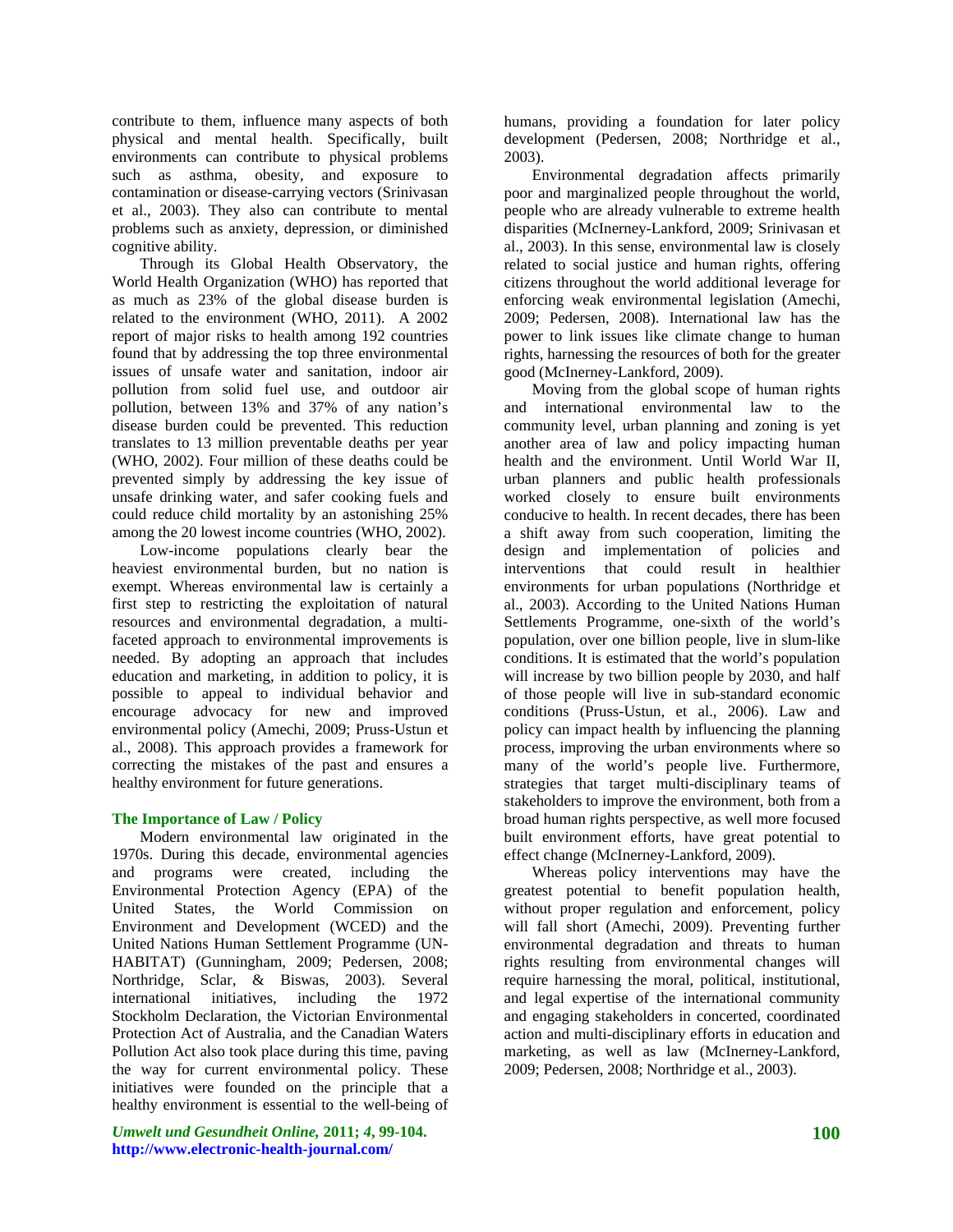#### **The Importance of Education**

Since 1993, the National Institute of Environmental Health Sciences (NIEHS) has supported a series of translation research programs involving combinations of partnerships among environmental health researchers, social scientists, health care providers, public health professionals, and communities. One such program, the "Communitybased Participatory Research, Health Disparities, and Environmental Justice Program," incorporates education using community-based social marketing strategies as well as advocacy efforts to influence policy related to the built environment (Srinivasan et al., 2003). In this way, education and social marketing are used to increase awareness of key environmental issues and the need for healthy urban and natural environments, which in turn influences advocacy activities for environmental policy development.

Education can be both instrumental in modifying learners' behaviors in the present, as well as more participatory and action-oriented, teaching students how to target the social determinants of environmental problems (Schusler, Krasny, Peters, & Decker, 2009). The primary aim of environmental education is to develop students' competency to participate as citizens in a democratic society, preparing youth for future roles as advocates for environmental health policy in the decades to come (Versnik Nowak, Hale, Lindholm, & Strausser, 2009; Schusler et al., 2009; Littledyke, 2008). There are several specific kinds of environmental education, among them community education, public issue analysis and advocacy for policy change, and products and services contributing to community development (Schusler et al., 2009).

According to Littledyke (2008), there is strong evidence that environmental education can influence both the attitudes and behaviors of students. Environmental education seeks not only to raise awareness of issues and influence the attitudes of its population, but also to develop skills that will lead to pro-environmental behaviors (Short, 2010; Littledyke, 2008).

However, there are a number of limitations to environmental education within schools, including a discord between education and action, and a lack of time and attention devoted to environmental topics (Littledyke, 2008). The discord between education and action may stem from an overall lack of connection between information presented and realworld experiences (Littledyke, 2008). For example students may learn about energy conservation in the classroom; however, their schools may not have any energy conservation policies. Additionally, critics note that this type of education tends to focus too

*Umwelt und Gesundheit Online,* **2011;** *4***, 99-104. http://www.electronic-health-journal.com/** 

much on influencing individual behaviors, thus overlooking key social, political, economic, and historical constraints to environmental improvement (Schusler et al., 2009). Although behaviors like recycling may make the individual feel good, the overall impact on the environment is very low and may even be counterproductive: Environmental education tends to focus on smaller issues involving individual responsibility. Because of these shortcomings, people must also be exposed to environmental policy and marketing, which are often part of the bigger picture.

#### **The Importance of Marketing / Persuasion**

Marketers first addressed environmental sustainability in the 1970s with the emergence of the Ecologically Concerned Consumer (Kardash, 1976), Ecological Marketing (Henion II & Kinnear, 1976), and the Theory of Responsible Consumption (Fisk, 1973). These concepts represent an extension of social marketing theory, which was developing at the same time. Social marketing utilizes the strategies and concepts from commercial marketing to pursue social goals, focusing on increasing the health and well-being of individuals and their communities (Peattie & Peattie, 2008).

In the late 1980s, Green Marketing and Environmental Marketing began to take shape as a result of the Bruntland Report (WCED, 1987). The 1990s saw the continued evolution of these ideas with Enviropreneurial Marketing (Menon & Menon, 1997) and Sustainable Marketing (Fuller, 1999). These concepts relied on traditional marketing theory to encourage the transformation and reduction of consumption, replacing high intensity consumption behaviors with more ecologically sound alternatives (Peattie, & Peattie, 2008).

In 1999, McKenzie-Mohr and Smith began to explore the concept of community-based social marketing campaigns for environmental sustainability. This approach and other environmentally-oriented social marketing campaigns encourage sustainable lifestyles and discourage intensive consumption, seeking to replace high consumption behaviors with lower intensity alternatives (Berg, 2008; Peattie & Peattie, 2008). These marketing campaigns differ from simple educational programs in their emphasis on two-way communication between the program and its audience (the target population) rather than simple one-way information transfer. Social marketing seeks to interact with the consumer and build a relationship, or bridge, that can be leveraged to communicate the desired behavior to the audience (McKenzie-Mohr & Smith, 1999).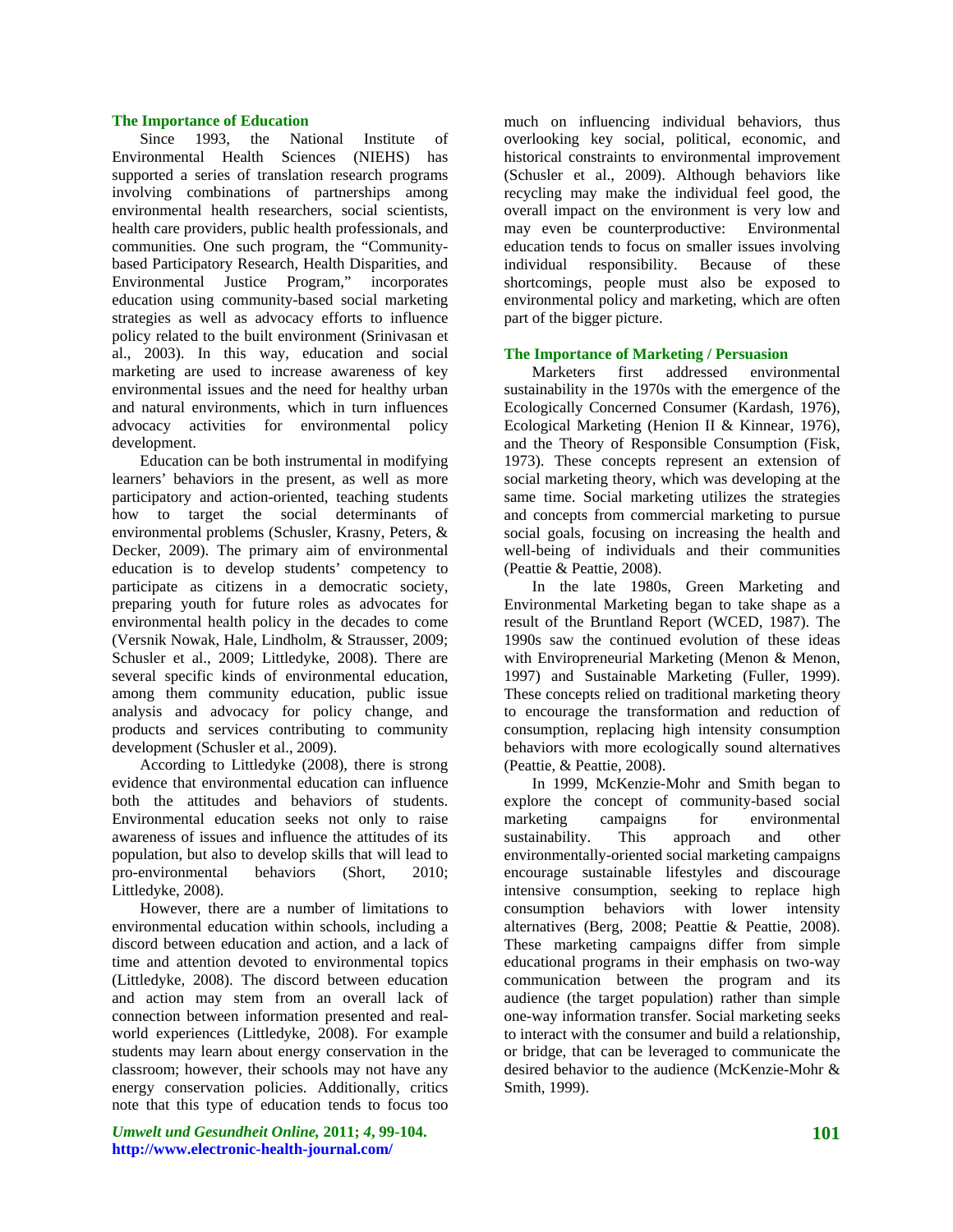One of the most recognized examples of environmental marketing is the Ecoteams program, part of the Global Action Plan for the earth. Among participating cities in the United States, the Ecoteams program resulted in a 25% to 34% reduction in water consumption, a 9% to 17% reduction in household energy consumption, and a 16% to 20% reduction in fuel consumption for transportation (Peattie & Peattie, 2008). Whereas environmental law is geared towards addressing the broader issues of social justice and human rights in relation to environmental health, and education primarily works to develop the minds of the next generation for the purpose of advocating for more and better policies, marketing has the potential to impact *current* consumption patterns that negatively impact the natural and built environments.

Environmentally oriented community-based social marketing programs begin with a focus on identifying the benefits and barriers to environmental responsibility and then move towards minimizing or eliminating those barriers while enhancing the benefits. By using groups comprised of individuals from the businesses, program planners are able to determine not only the benefits and barriers that may affect environmental choices, but also determine the motivations present in the population or business. This approach is one of the keys to successful social marketing. A business may not be especially concerned about its pollution; however, it might be concerned with employee safety. In identifying the motivations and priorities that businesses have, such as employee safety, planners are better able to link those to the desired outcome of compliance with state and local pollution emissions laws.

In addition to addressing the priorities of the population and linking those priorities with desirable outcomes, social marketing also has focused on the aspect of social norming. Social norming refers to what people think they should do based on what they see others, who they perceive as similar to themselves, doing. In the case of a social marketing program in Denver, Colorado, social norming was the foundation behind a campaign to reduce the number of taxi drivers idling their vehicles (Berg, 2008). Planners are working to develop a new social norm in which those drivers who have committed to avoiding idling have a sticker placed on their cars. This "badge" enables other drivers to see how many people have committed to this cause, thereby creating a new social norm.

Social marketing is an integral piece of the proenvironmental movement, specifically when looking at its role in addressing current consumption behaviors. However, despite its valuable contribution to consumer behavior change, there are still times

*Umwelt und Gesundheit Online,* **2011;** *4***, 99-104. http://www.electronic-health-journal.com/** 

when social marketing alone falls short. A multifaceted strategy serves to show that no one method or approach is complete in and of itself, but in using the triangulated approach of education, social marketing and law, one can strike a balance and effectively promote the health of the environment.

## **Conclusion**

Each of these strategies, education, marketing, and force of law, can impact the health of the environment favorably, ultimately creating communities and nations where people have a right to health and enjoy that right in clean and safe communities. Environmental health begins at the micro-level, with the individual and his community, and urban planning and zoning initiatives can ensure that the streets are walkable and safe, and all citizens have equal access to healthy foods and supportive services. On a global level, human rights law and international environmental law can ensure the air is clean to breath and the water is safe to drink for the currently one billion and counting who do not enjoy these rights. Education supports these efforts, increasing awareness of gaps in policy that need addressing and creating an understanding and sensitivity to environmental health in the next generation of advocates and policy-makers. Marketing, and specifically, socially responsible marketing, aims to impact the here and now, by educating the consumer and offering alternative behaviors to high consumption activities. Taken together, these three strategies seek to impact the health of the environment by correcting the mistakes of the past, restoring sound environmental policy in the present, and informing a responsible citizenry for the future.

# **References**

Amechi, E.P. (2009). Poverty, socio-political factors and degradation of the environment in sub-Saharan Africa: the need for a holistic approach to the protection of the environment and realisation of the right to environment. *Law, Environment and Development Journal, 5*(2), 107-129.

Barr, S., Gilg, A., Shaw, G. (2011). 'Helping People Make Better Choices': exploring the behavior change agenda for environmental sustainability. *Applied Geography*, *31*(2), 712-720.

Berg, R. (2008). Denver environmental health tries a new approach: community-based social marketing. *Journal of Environmental Health*, *71*(5): 53-55.

Centers for Disease Control and Prevention [CDC]. (2011). Environmental hazards and health effects. Retrieved June 15, 2011 from: [http://www.cdc.gov/nceh/hsb/about.htm.](http://www.cdc.gov/nceh/hsb/about.htm)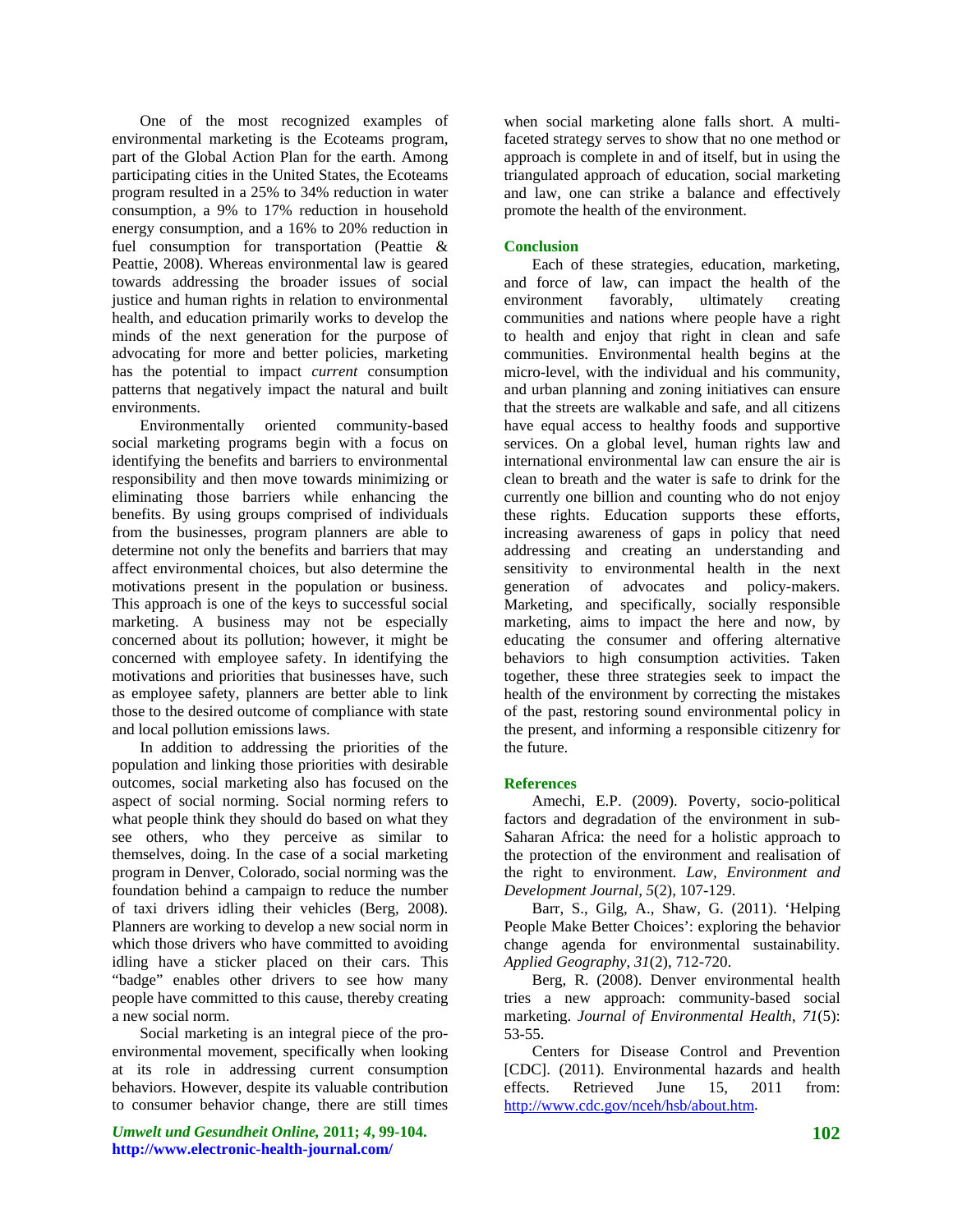Daddi, T., Testa, F., Iraldo, F. (2010). A clusterbased approach as an effective way to implement the Environmental Compliance Assistance Programme: evidence from some good practices. *Local Environment, 15*(1), 73-82.

Fisk, G. (1973). Criteria for a theory of responsible consumption. *Journal of Marketing, 37*(2), 24-31.

Fuller, D. (1999). Marketing mix design-forenvironment: a systems approach. *Journal of* 

*Business Administration & Policy Analysis,* 309-339.

Gunningham, N. (2009). Environmental law, regulation and governance: shifting architectures. *Journal of Environmental Law*, *21*(2): 179-212.

Henion II, K.E., & Kinnear, T.C. (eds.). (1976). *Ecological Marketing*. Chicago, IL: American Marketing Association.

Kardash, W. J. (1976). Corporate responsibility and the quality of life: developing the ecologically concerned consumer. In K.E. Henion & T.C. Kinnear (Eds.), *Ecological Marketing.* Chicago, IL: American Marketing Association.

Littledyke, M. (2008). Science education for environmental awareness: approaches to integrating cognitive and affective domains. *Environmental Education Research, 14*(1), 1-17.

McInerney-Lankford, S. (2009). Climate change and human rights: an introduction to legal

issues. *Harvard Environmental Law Review, 33*(1), 431-437.

McKenzie-Mohr, D., & Smith, W. (1999). *Fostering sustainable behavior: an introduction to community-based social marketing.* Garbiola Island, B.C: New Society Publishers.

Menon, A., & Menon, A. (1997). Enviropreneurial marketing strategy: the emergence of corporate environmentalism as marketing strategy. *Journal of Marketing, 61*(1), 51-67.

Northridge, M.E., Sclar, E.D., & Biswas, P. (2003). Sorting out the connections between the built environment and health: a conceptual framework for navigating pathways and planning healthy cities. *Journal of Urban Health: Bulletin of the New York Academy of Medicine, 80*(4), 556-568.

Peattie, K., & Peattie S. (2008). Social marketing: a pathway to consumption reduction? Journal of Business Research, *62*(2), 260-268.

Pedersen, O. W. (2008). European environmental human rights and environmental rights: a long time coming? *Georgetown International Environmental Law Review, 21*(1), 1-50.

Pruss-Ustun, A., Bonjour, S., & Corvalan, C. (2008). The impact of the environment on health by country: a meta-synthesis. *Environmental Health, 7*(7), 1-10.

*Umwelt und Gesundheit Online,* **2011;** *4***, 99-104. http://www.electronic-health-journal.com/** 

Pruss-Ustun, A., Corvalan, C. (2006). *Preventing disease through healthy environments: Towards an estimate of the environmental burden of disease 2006.* Retrieved April 30, 2011 from: [http://www.who.int/quantifying\\_ehimpacts/publicatio](http://www.who.int/quantifying_ehimpacts/publications/preventingdisease.pdf) [ns/preventingdisease.pdf](http://www.who.int/quantifying_ehimpacts/publications/preventingdisease.pdf).

Short, P.C. (2010). Responsible environmental action: its role and status in environmental education and environmental quality. *Journal of Environmental Education, 41*(1), 7-21.

Schusler, T.M., Krasny, M.E., Peters, S.J., & Decker, D.J. (2009). Developing citizens and communities through youth environmental action. *Environmental Education Research, 15*(1), 111-127.

Srinivasan, S., O'Fallon, L., & Dearry, A. (2003). Creating healthy communities, healthy homes, healthy people: initiating a research agenda on the built environment and public health. *American Journal of Public Health, 93*(9), 1446-1450.

United Nations Department of Public Information. (2010). Millennium development goals: Ensure environmental sustainability fact sheet. The Millennium Development Goals Report 2010. Retrieved June 5, 2011 from:

[http://www.un.org/millenniumgoals/environ.shtml.](http://www.un.org/millenniumgoals/environ.shtml)

United Nations Environment Programme. (1972). *Declaration of the United Nations Conference on the Human Environment.* Retrieved June 5, 2011 from: [http://www.unep.org/Documents.Multilingual/Defaul](http://www.unep.org/Documents.Multilingual/Default.asp?documentid=97&articleid=1503) [t.asp?documentid=97&articleid=1503](http://www.unep.org/Documents.Multilingual/Default.asp?documentid=97&articleid=1503).

United States Department of Health and Human Services [USDHHS]. (2011). Environmental health. *Healthy People 2020.* Retrieved June 5, 2011 from: [http://www.healthypeople.gov/2020/topicsobjectives](http://www.healthypeople.gov/2020/topicsobjectives2020/overview.aspx?topicid=12) [2020/overview.aspx?topicid=12.](http://www.healthypeople.gov/2020/topicsobjectives2020/overview.aspx?topicid=12)

Versnik Nowak, A.L., Hale, H.M., Lindholm, J., & Strausser, E. (2009). The story of stuff: increasing environmental citizenship. *American Journal of Health Education, 40*(6), 297-305.

World Commission on Environment and Development (WCED). (1987). *From One Earth to One World: An Overview.* Oxford: Oxford University Press.

World Health Organization (WHO). (2002). *World health report: Reducing risks, promoting healthy life.* Retrieved June 5, 2011 from: <http://www.who.int/whr/2002>.

World Health Organization (WHO). (2011). Environmental health. Retrieved June 5, 2011 from [http://www.who.int/topics/environmental\\_health/en/.](http://www.who.int/topics/environmental_health/en/)